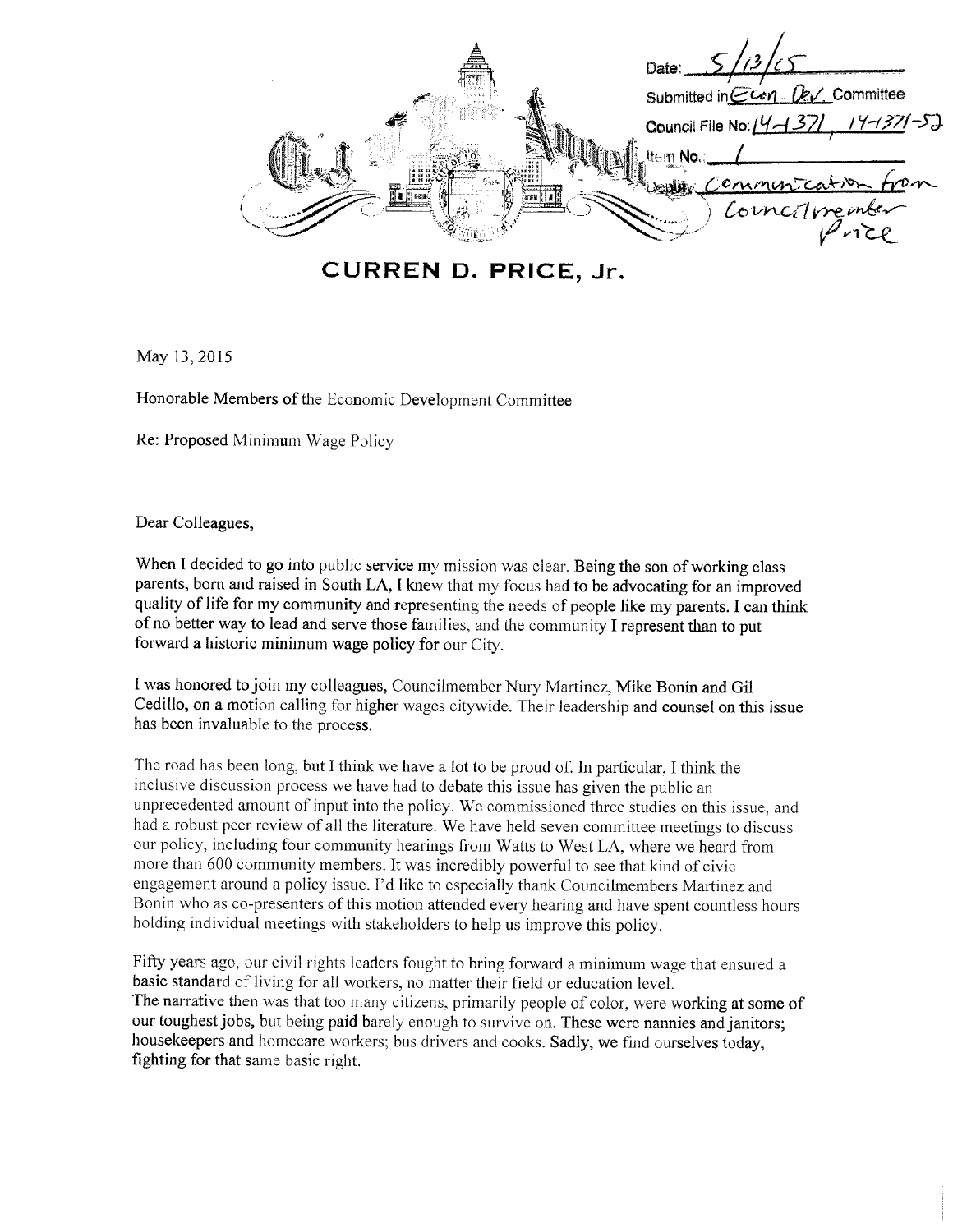As it stands today, a minimum wage worker would need to work almost two and a half jobs to afford the rent on the average apartment. We know that as we continue to creep out of the Great Recession, jobs have been added to our economy, but wages have shrank. We know that this disproportionately impacts people of color, living in communities like South LA, Panorama City, Boyle Heights, Pico-Union, Watts and Wilmington. We know that more than a third of those workers making a minimum wage are also parents. And we know that those children could be healthier and perform better in school if their parents were lifted out of poverty.

I am also a former small business owner. I owned a printing business with 5 employees including myself. I know the struggle of the entrepreneur, and during my time in the State Legislature, I was a leading advocate for small business. I have heard the concerns raised by the business community and wanted to make sure we did what we could to address concerns without watering down this critically needed policy.

I have also heard the concerns raised by non-profits, and understand how difficult it can be to be flexible when you are tied to inflexible government funding. And we value the work that these groups, who provide critical services and employ folks that many others won't, do for our City. We weighed that with the importance for our nonprofit community to lead with us as we work towards the common goal of improving the lives of everyday Angelenos.

For all of these reasons, I would like to recommend that the City Attorney be requested to prepare and present an ordinance to establish a City-wide minimum wage with the following provisions:

Beginning in 2016, the minimum wage in the City of Los Angeles will increase annually as follows:

| $\circ$ | July 1, 2016 | \$10.50 |
|---------|--------------|---------|
| $\circ$ | July 1, 2017 | \$12.00 |
| $\circ$ | July 1, 2018 | \$13.25 |
| $\circ$ | July 1, 2019 | \$14.25 |
| $\circ$ | July 1, 2020 | \$15.00 |

We will create a modified schedule for small businesses and non-profits as follows:

| O       | July 1, 2017 | \$10.50 |
|---------|--------------|---------|
| O       | July 1, 2018 | \$12.00 |
| $\circ$ | July 1, 2019 | \$13.25 |
| O       | July 1, 2020 | \$14.25 |
| $\circ$ | July 1, 2021 | \$15.00 |

Non-profits, would receive the same modified schedule if they have 25 or fewer employees; or alternatively they can apply for a waiver through the Bureau of Contract Administration (BCA) if their top executive earns less than 8x the wage of the lowest paid worker AND if they meet the following criteria:

- Serve transitional employees; OR
- Are primarily funded by State or Federal reimbursements that is more than 50% of their payroll

Beginning July 1, 2022 minimum wage will increase annually based on the average CPI over the previous 20 years. This rate will be established by BCA and announced on Jan.  $1<sup>st</sup>$  of every year.